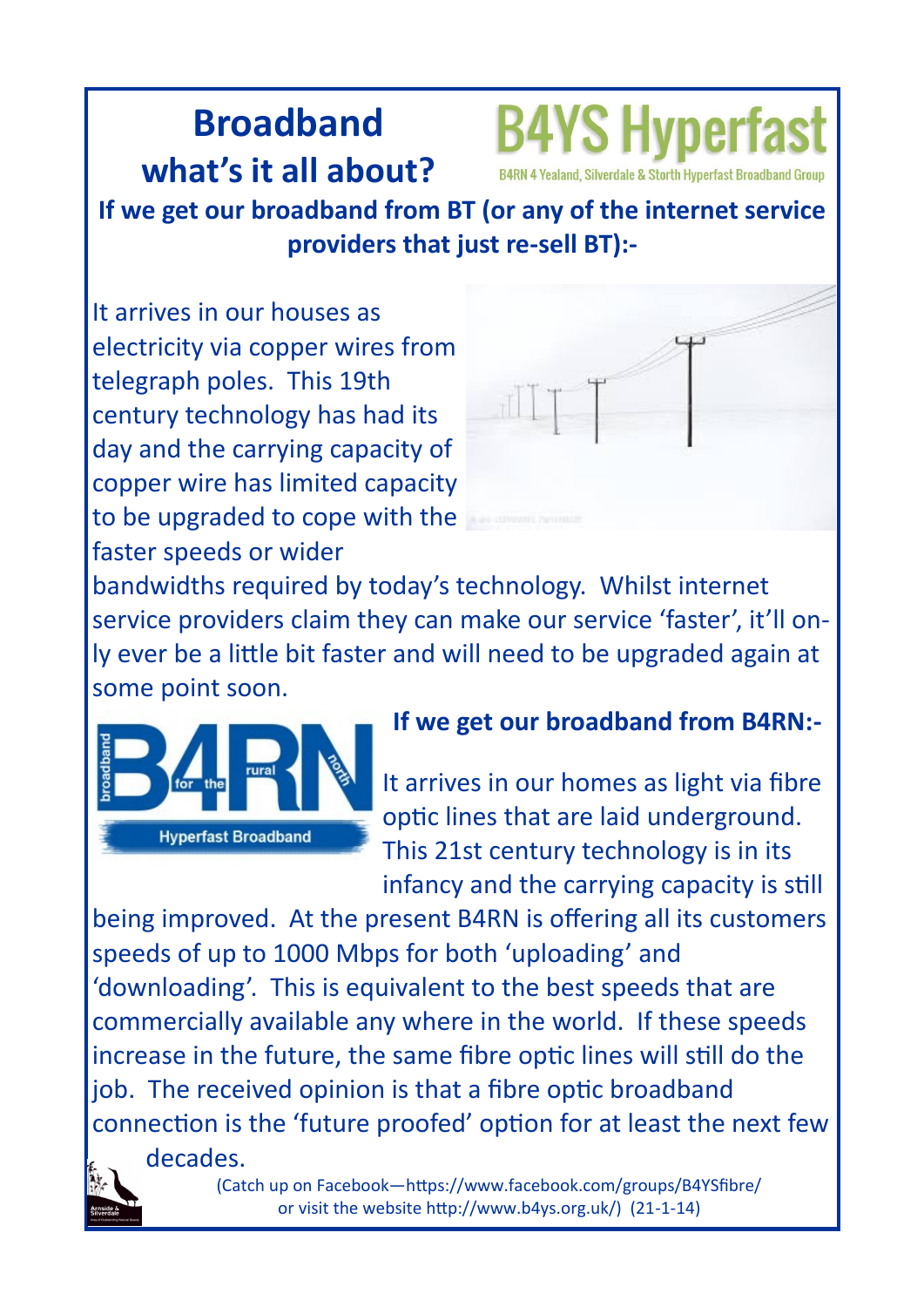

## What is B4RN?



B4RN is a world leading community-led, community benefit, broadband project, with a successful

track record of having already delivered world beating hyperfast broadband to a number of neighbouring parishes including Quernmore, Abbeystead, Arkholme, Dolphinholme, Docker, Gressingham and Wray.



These communities have 'done it themselves'. They've identified the best routes, negotiated permissions from farmers and land owners, dug the trenches and installed the fibre optic trunking that connects them to

the rest of the world at the VERY BEST SPEEDS AVAILABLE AN-YWHERE IN THE WORLD. They've raised the money by encouraging local people to buy shares in B4RN, to subscribe to B4RN broadband and used this money to buy what they need to make it happen.

Under the B4RN umbrella, B4YS has been set up to get the ball rolling in the Yealands, Silverdale and Storth. We can learn from B4RN's experience and do it for ourselves too. B4RN will soon be able to 'light up' Borwick with its broadband and from Borwick to our neck of the woods is not very far at all.

(Catch up on https://www.facebook.com/groups/B4YSfibre/ or visit the website http://www.b4ys.org.uk/)(21-1-14)

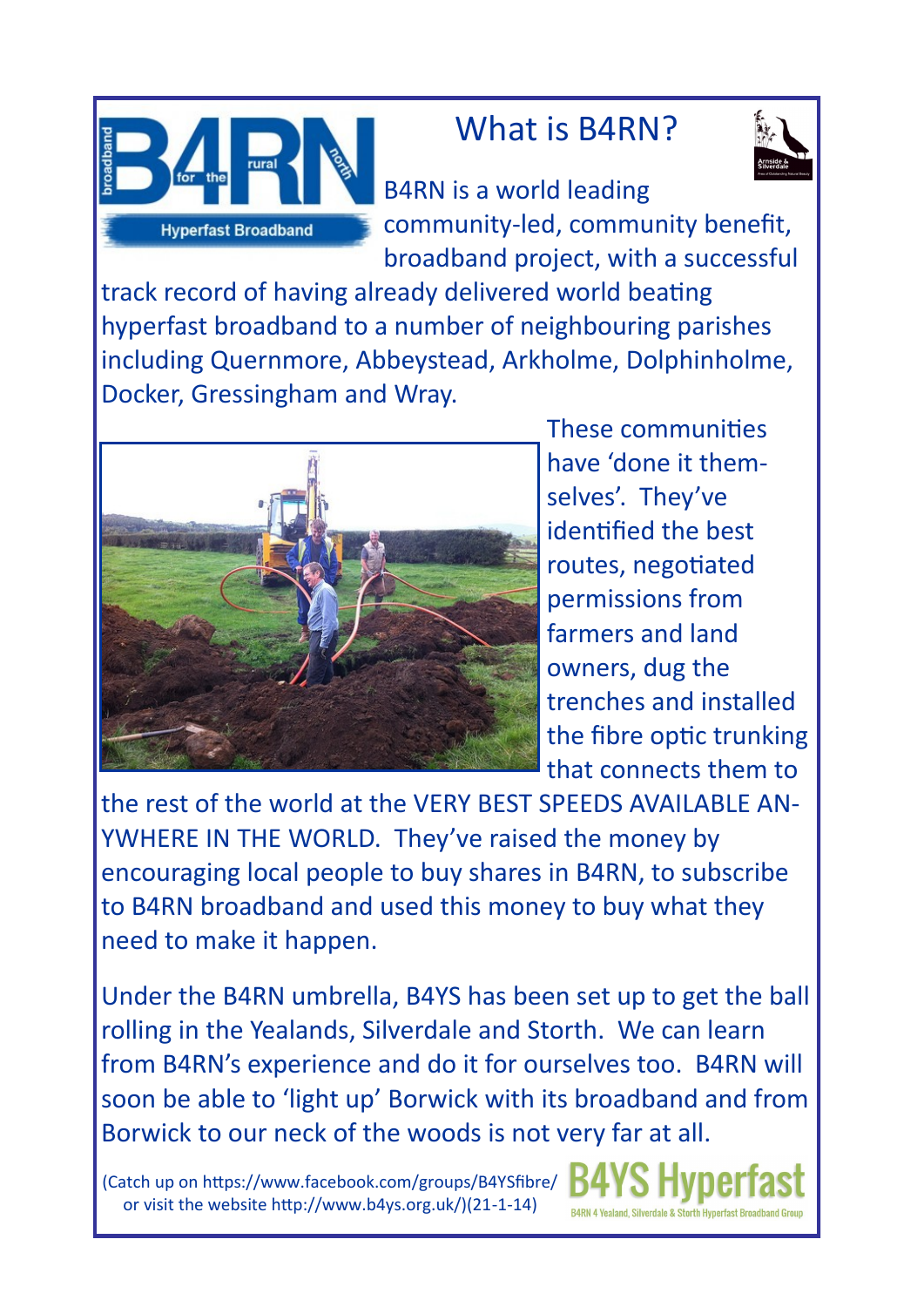# **B4YS Hyperfast About the**

B4RN 4 Yealand, Silverdale & Storth Hyperfast Broadband Group **B4YS team** 

The B4YS project involves the entire community around the Yealands, Silverdale & Storth; everyone is welcome, everyone is part of the team! **The B4YS team began with just five people initially, frustrated by poor connectivity but excited by the opportunities the B4RN project could bring:**

#### **Nigel Ribbons**

Nigel has lived in the village of Silverdale for 37 years and worked in business IT support since 1993. He is a member of Silverdale Parish Council and publishes the weekly e-newsletter "Silverdale Events Update". Nigel is a director of Attainable Business Solutions Limited.

#### **Tim Mackintosh**

Tim, a Plymothian by birth, has lived in Silverdale for twenty years. A teacher in schools, colleges and prisons, now retired, he specialised in literacy, numeracy and computeracy? He is an executive partner in the notfor-profit partnership – Exmoor Ponies in Conservation, which provides the herd of British native ponies managing species rich grassland and wetland for biodiversity on the Gait Barrows National Nature Reserve. He is currently a 'digital champion' ICT volunteer at Silverdale Library and founder member of the Woodies Backgammon Club.

#### **Vince Smith**

Vince, originally from Birmingham, has lived in Yealand Redmayne since 2002. He has worked for a large, global IT services company for nearly 20 years as a Solution Architect. He often works from home with his colleagues spread across the world and so looks forward to improved communications.

#### **Chris Ward & Tom Milligan**

Chris & Tom are supporting the project from the Storth end, working for better connection for community at Storth. They hope to extend the connection down to the residents and businesses at Sandside, including Shoreline Business Park. Chris & Tom are Directors at BF Internet (Big Fish), a company established back in 1996 when the internet was in its infancy.

(Catch up on Facebook—https://www.facebook.com/groups/B4YSfibre/ or visit the website http://www.b4ys.org.uk/)(21-1-14)